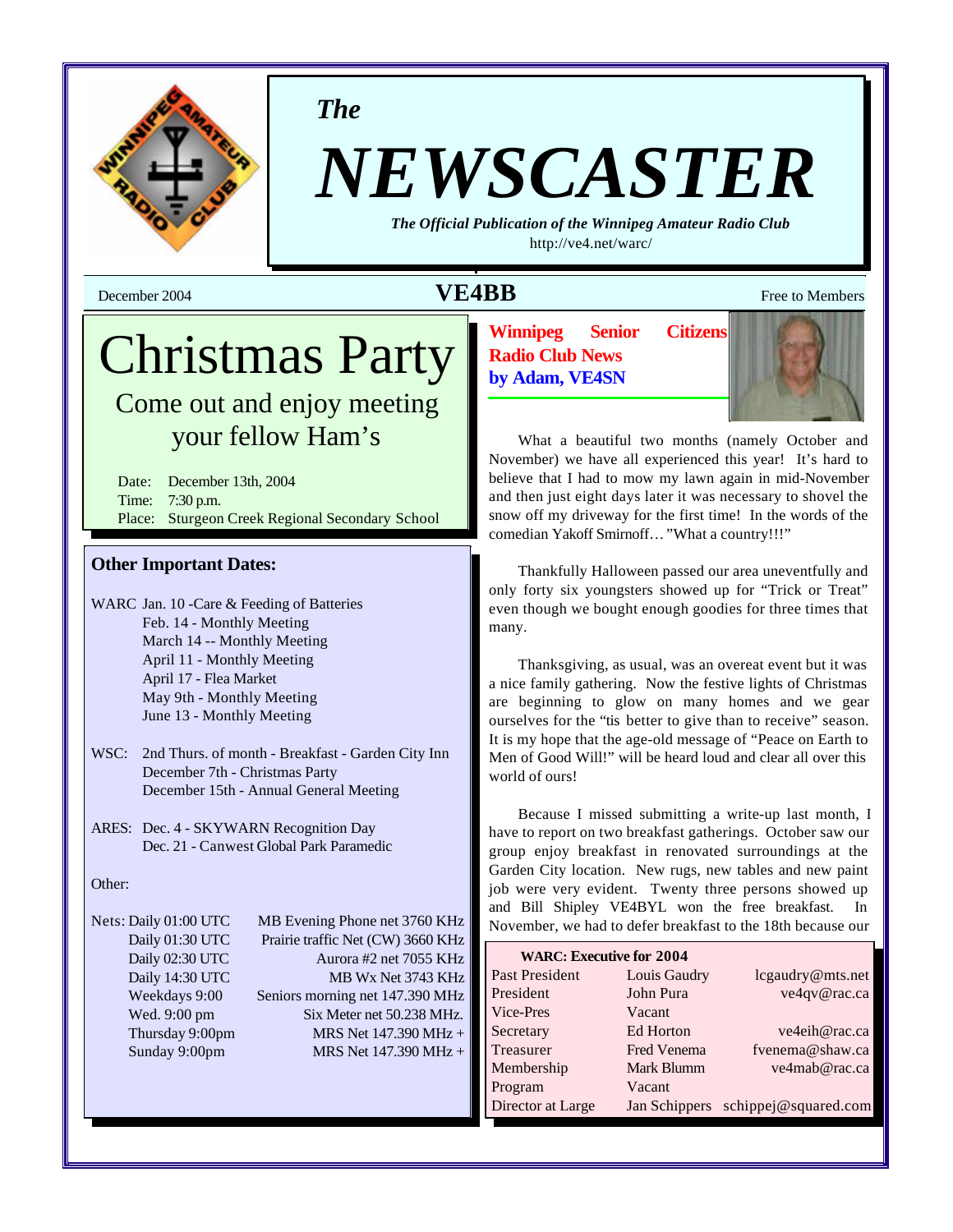usual date fell on the 11th which of course was Remembrance Day. Twenty seven showed up and Dorothy Flight VE4KEB was the recipient of the free meal.

By the time most of you read this article, our Basic class should be finished, the exams written and hopefully, several new hams have joined our ranks. More on this in the next newsletter including the names and call signs of those who made it! Just maybe we can get a CW class started early in the new year but it all depends on how many people would be interested in attending. Anyone who wishes to learn Morse code, please get in touch with Sandy, VE4SZ.

Ticket sales are going fast for our annual Christmas Luncheon to be held on Tuesday, December 7th at 12 noon. As usual, it promises to be a gala affair with a complete turkey dinner and entertainment provided by our own Intermods. We plan to have raffles, door prizes and of course a visit from Santa Clause himself. To get your tickets please get in touch with Gil Frederick VE4AG or call VE4WSC at 233-3122. Plan to attend.

Finally, remember the General Meeting for the purpose of electing a new Executive and Executive Board for 2005. Mark December 15th on your calendar. The meeting starts at 10: 00 am and there's a very good chance it will be held downstairs in the City of Winnipeg Retirees Clubrooms where our 20th birthday party was held in 2003. We hope this draws a lot of members to this meeting. Incidentally, I'm still looking for a candidate to fill the office of Treasurer. If you feel you are capable of doing the job or know someone who can, please give me a call at 339-3316. Thanks and 73!



## **Minutes for W.A.R.C. November 8th, 2004 Submitted by Ed, VE4EIH**

The meeting started at 19:38 Hours. The intros were done. There was 47 people in attendance. John welcomed all in attendance.

## *Minutes*

The last months minutes were introduced. Glen proposed that they be accepted, Betty second.

#### *Bylaw change*

Motion passed, the minutes were accepted. Derek gave a motion about 3.12(a) and 3.12(b) John VE4QV read the motion to all in attendance. The floor was opened for discussion, there was no discussion. Motion 3.12(a) and 3.12(b) was put for a vote. The majority voted for with only 1 opposed. The motion passed. John explained, as to how the IRPL project is going. The computer is missing the sound card. People are out looking for a sound card, cheap or free. But may have to buy one. Then it is just a matter of just hooking it all up. Tom VE4SE asked if there was a computer, John said yes. Tom, then asked if there should be a motion to buy a sound card if no other way. Glen 2nd. Motion passed.

#### *Treasures report*

John read the annual budget report. Fred Gave the monthly statement. 26 renewals for \$390.00 50/50 for \$20.50.

## *Flea market*

985.20 total income \$1395.70. Expenses coffee \$11.00, postage \$47.00, Hall rental for flea market \$150.00, food 4121.00, and the prizes 128.90. A balance of \$7129.51 in the account.

#### *Presentations*

Walter is talking about antennas and transmission lines. December is the Christmas Party. Ruth, is providing food. Professor Flotz may attend. January is the care and feeding of Ni-Cad batteries. The programing chair is still open.

#### *Membership*

Mark thanks all those who renewed. Currently there are 102 members in good standing.

#### *Flea Market*

167 days remain it is on the 17 or 24 of April. Tom said that there was 27 tables left, 2 have been sold.

## *Field Day*

229 days left. Currently no coordinator, any one interested see a Exec member.

#### *New Business*

The budget for the 04/05 year was read to all. \$470.00 for DSL and IRLP project, plus \$200.00 for hardware was explained to all. There was no comments.

## *Good and Welfare*

Dick VE4HK reports that MRS has changed the antenna position for VE4GIM. The antenna favors the east. MRS is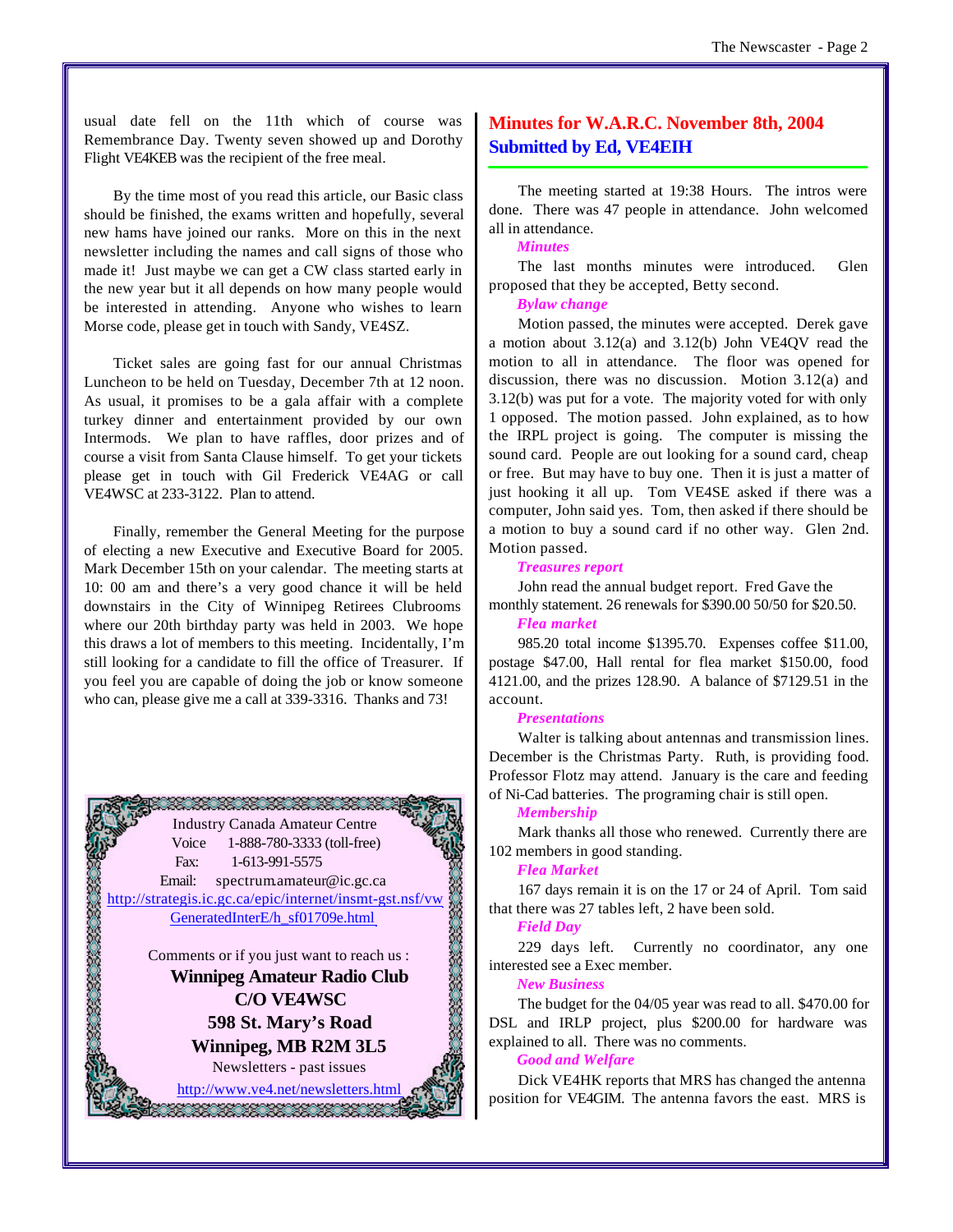looking for any signal reports. No other information for the Good and Welfare.

## *Budget*

Glen nominated to accept the budget, John VE4JNF 2nd. Budget passed.

Dick VE4HK motioned to close meeting Bruce VE4BLB 2nd. The meeting ended at 2000 hours. The winner of the 50/50 was Frank Dolski VE4ZCW

The attendance prize winner was Gill Taylor VE4

## **WPGARES Jeff Dovyak VE4MBQ**

Andre Aubin was the guest speaker at our NOV meeting (Grant Ubell was unavailable). Andre talked about the Touring Motorcycle Association and some of the events that they cover. We looked at a device featured in NOV QST pages 56-58 "Antenna Mounts for all Occasions" by Pete Norloff and Tom Azlin that I recently made. Basically it describes how to turn a double-suction cup lifting tool (like for plate glass or large tile sheets) into an antenna mount that allows using a mag-mount antenna on a bus or fire-truck window.

AEC Richard Kazuk VE4KAZ and I gave a presentation about WPGARES to the members of the current Basic Certificate class at WSCTC TUE 23NOV. Thanks to Sandy VE4SZ for the invite and thanks to John VE4QV for his patience as our presentation took up a lot of his time - I guess we need to cut it back quite a bit.

We will be staffing VE4WWO again this year during SKYWARN Recognition Day 04 DEC 2004. At press time we are the only Canadian weather station that has registered. The SRD web-site is: <http://hamradio.noaa.gov>

Since it looks like winter has arrived, a word on some winter weather elements that are of interest to the folks at Prairie and Arctic Storm Prediction Centre (PASPC):

- $\triangleleft$  LOW VISIBILITY
- FREEZING RAIN OR FREEZING DRIZZLE
- SNOWFALL ACCUMULATIONS OVER 6-8 cm
- **RAIN THAT CHANGES TO SNOW (when temps near** Zero)

There will not generally be an amateur net in operation, so phone your report in via the 1-800 number received at Spotter Training or use the PUBLIC number: 1-800-239-0484

Our next general meeting is TUE 21DEC 1900h at Sir Wm Stephenson Library 765 Keewatin Street. Stefan Zueff from the Canwest Global Park Paramedic group will be our guest speaker.

## **Is that mobile or portable?**

There seems to be some confusion about when a station is mobile and when it's portable. There are basically three types of stations. The first one is self explanatory;

- 1. The Base station is your permanent home station.
- 2. The Portable station. This is a temporary base station, such as at field day or at the cabin for a week, etc.
- 3. The mobile station. This is the station in your vehicle, boat, airplane, etc. Any handheld is a mobile.

*Extracted from the November issue of the Feedline - Saskatoon Amateur Radio Club*

## **Reminder 70CM Is Shared**

Just a reminder that Amateurs have secondary status in the 70 Cm band. This means that we must accept interference and must not cause any interference to any licensed primary users of the band. As far as I know the only licensed frequencies in the band are

| 440.2875 | 445.2875 |
|----------|----------|
| 440.3125 | 445 3125 |
| 440.3175 |          |
| 440.3375 | 445.3375 |
| 440.3500 | 445.3500 |
| 440.3750 | 445.3750 |
| 440.400  | 445.4000 |
| 440.4250 | 445 4250 |
| 440.4500 | 445 4500 |
| 440 4750 | 445 4750 |
| 440.5000 | 445.5000 |

Now as tempting as it may be to go searching for these users, it is **STRONGLY** suggest that you not bother, and that you make a point of not transmitting on these frequencies. Intentional interference will not be tolerated.

If you are concerned about causing interference to a licensed user on any band that we as amateurs have secondary usage, then check this web site for a listing of licensed users. <http://sd.ic.gc.ca/engdoc/main.js> p



| <b>386 Belvidere Street</b>  | 885-9278         |
|------------------------------|------------------|
| http://www.escape.ca/~ve4jnf | ve4jnf@escape.ca |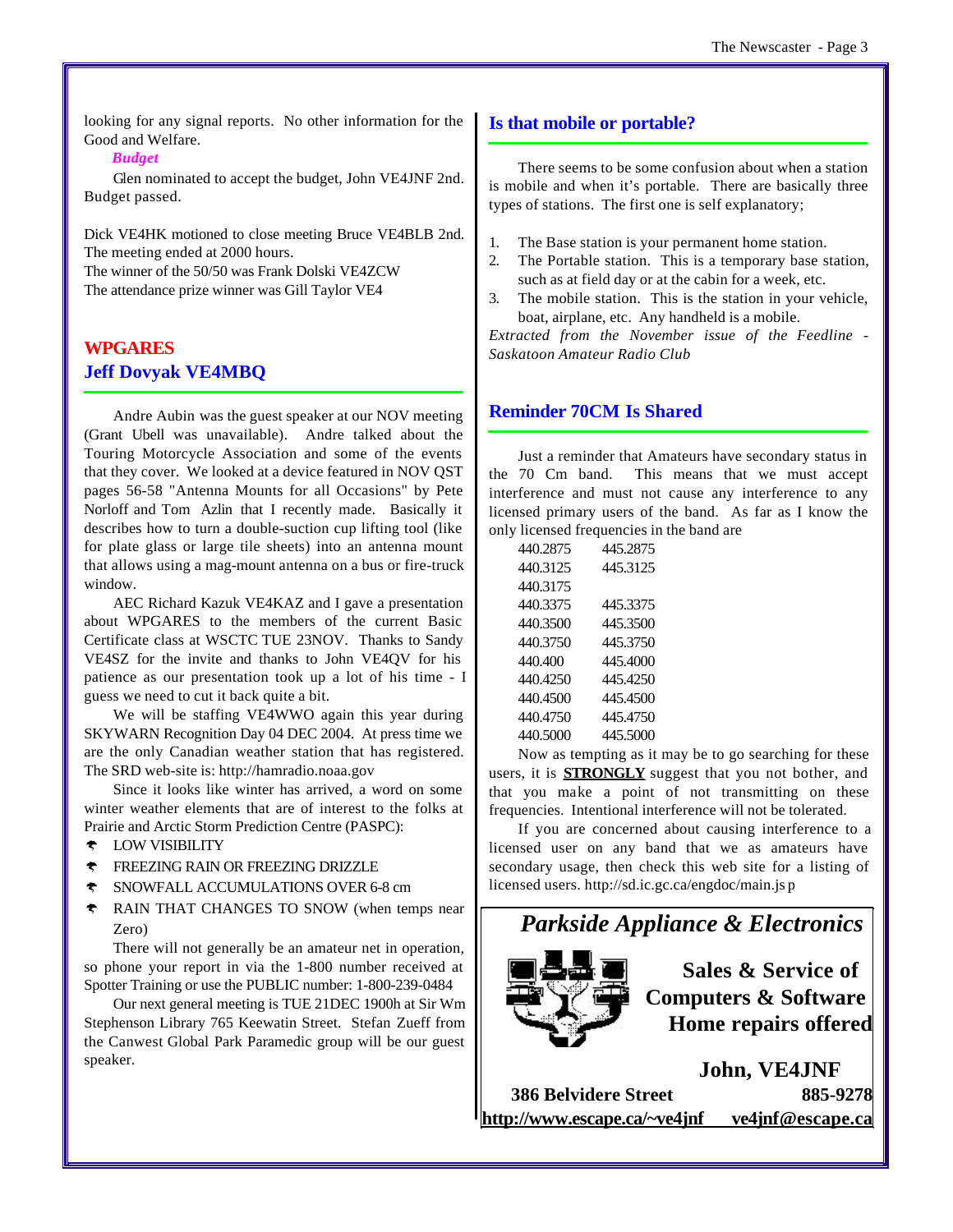## **Calendar**

## *December*

| <b>ARCI</b> Topband Sprint           |               | 0000Z       | Dec 2            |
|--------------------------------------|---------------|-------------|------------------|
| Aktivitetstest                       | CW/SSB/FM     | 1700Z       | Dec 2            |
| <b>ARRL 160-Meter Contest</b>        |               | 2200Z       | Dec 3            |
| <b>TARA RTTY Melee</b>               | <b>RTTY</b>   | 0000Z       | Dec 4            |
| Wake-Up! QRP Sprint                  |               | 0400Z       | Dec 4            |
| TOPS Activity Contest 3.5 MHz        | CW            | 1800Z       | Dec 4            |
| <b>CIS DX Contest</b>                | CW            | 0000Z       | Dec <sub>5</sub> |
| <b>ARCI Holiday Spirits Homebrew</b> |               | 2000Z       | Dec <sub>5</sub> |
| <b>ARS</b> Spartan Sprint            |               | 0200Z       | Dec 7            |
| 28 MHz SWL-Contest                   | <b>CW/SSB</b> | 0000Z       | Dec 11           |
| <b>ARRL 10-Meter Contest</b>         |               | 0000Z       | Dec 11           |
| Fall NA Meteor Scatter Rally         |               | 0000Z       | Dec 11           |
| Great Colorado Snowshoe Run          |               | 0200Z       | Dec 11           |
| Månadstest nr 12                     | SSB           | 1400Z       | Dec 12           |
| Månadstest nr 12                     | CW            | 1515Z       | Dec 12           |
| <b>AGB PARTY Contest</b>             | CW/SSB/DIGI   | 1700Z       | Dec 17           |
| <b>Russian 160-Meter Contest</b>     |               | 2100Z       | Dec 17           |
| <b>MDXA PSK DeathMatch</b>           | PSK           | 0000Z       | Dec 18           |
| <b>OK DX RTTY Contest</b>            | <b>RTTY</b>   | 0000Z       | Dec 18           |
| <b>RAC Winter Contest</b>            |               | 0000Z       | Dec 18           |
| <b>Croatian CW Contest</b>           | CW            | 1400Z       | Dec 18           |
| <b>Stew Perry Topband Challenge</b>  |               | 1500Z       | Dec 18           |
| <b>International Naval Contest</b>   |               | 1600Z       | Dec 18           |
| SSA Jultest (1)                      | CW            | 0700Z       | Dec 25           |
| <b>RAEM</b> Contest                  |               | 0200Z       | Dec 26           |
| SSA Jultest (2)                      | CW            | 0700Z       | Dec 26           |
| <b>DARC Christmas Contest</b>        |               | 0830Z       | Dec 26           |
| <b>January</b>                       |               |             |                  |
| <b>SARTG New Year</b>                | <b>RTTY</b>   | 0800Z       | Jan 1            |
| <b>AGCW Happy New Year</b>           |               | 0900Z       | Jan 1            |
| Original QRP                         |               | 1500Z       | Jan 1            |
| <b>AGCW VHF/UHF</b>                  |               | 1600Z       | Jan 1            |
|                                      |               | and 1900Z   | Jan 1            |
| <b>WQF QRP Party</b>                 |               | 0000Z       | Jan 7            |
| <b>Midwinter Contest</b>             | CW            | 1400Z       | Jan 8            |
| <b>ARRL RTTY Roundup</b>             | <b>RTTY</b>   | 1800Z       | Jan 8            |
| North American QSO Party             | <b>CW</b>     | 1800Z       | Jan 8            |
| EUCW 160m Contest                    |               | 2000Z       | Jan 8            |
|                                      |               | and $0400Z$ | Jan 9            |
| <b>NRAU-Baltic Contest</b>           | CW            | 0530Z       |                  |
| <b>Midwinter Contest</b>             |               |             | Jan 9            |
| <b>NRAU-Baltic Contest</b>           | Phone         | 0800Z       | Jan 9            |
|                                      | <b>SSB</b>    | 0800Z       | Jan 9            |
| <b>DARC 10-Meter Contest</b>         |               | 0900Z       | Jan 9            |
| Kid's Day Contest                    |               | 1800Z       | Jan 9            |
| Hunting Lions in the Air Contest     |               | 0000Z       | Jan 15           |
| LZ Open Contest                      |               | 1200Z       | Jan $15$         |
| MI QRP January CW Contest            | $\text{CW}$   | 1200Z       | Jan 15           |
| Hungarian DX Contest                 |               | 1200Z       | Jan 15           |

| North American QSO Party            | <b>SSB</b>     | 1800Z | Jan 15 |
|-------------------------------------|----------------|-------|--------|
| <b>BARTG RTTY Sprint</b>            |                | 1200Z | Jan 22 |
| <b>ARRL January VHF Sweepstakes</b> |                | 1900Z | Jan 22 |
| CQ 160-Meter Contest                | CW <sub></sub> | 0000Z | Jan 29 |
| <b>REF Contest</b>                  | CW <sub></sub> | 0600Z | Jan 29 |
| <b>UK DX Contest</b>                | <b>RTTY</b>    | 1200Z | Jan 29 |
| <b>UBA DX Contest</b>               | <b>SSB</b>     | 1300Z | Jan 29 |
|                                     |                |       |        |

## **News from the Net**

#### *VK Amateurs retain status at 5.8 Ghz.*

In July 2004, the Australian Communications Authority invited comments on a proposal to introduce apparatus licensing arrangements in the 5725-5825 MHz band that could allow greater opportunities for broadband wireless access services in regional and rural areas of Australia. The comment period concluded on 25 August 2004. The results of this ACA review have recently been announced, and represent a significant win for Australian amateur radio operators. Amateurs retain unencumbered access to the 5760 MHz band, which is currently used for moon-bounce and other weak signal applications. A proposal to use the amateur allocation for commercial services was rejected by the ACA. WIA Director Glenn Dunstan said "This highly successful outcome is the result of well researched professional submissions by the WIA. In addition, the Western Australian VHF Group Inc. and Mark Spooner also lodged submissions supporting the amateur position. "It is yet another example of the new National WIA working for the good of all Australian amateurs." The ACA report may be found at the ACA web site *-- WIA News*

## *FCC approves first software defined radio*

The FCC announced November 19 that it has approved, for the first time, use of a software defined radio (SDR) device in the US. This new class of equipment allows users to share limited spectrum, increases flexibility and reduces interference concerns. "This is the first step in what may prove to be a radio technology revolution," said FCC Chairman Michael K. Powell. "The industry's pioneering work to find more creative and efficient use of our airwaves will continue to bring benefits to consumers." The Laboratory Division of the Commission's Office of Engineering and Technology issued a Grant of Certification to Vanu Inc, a software development company, for a cellular base station transmitter. SDRs can change frequency range, mode or output power without resorting to hardware changes or switches. This programmable capacity permits radios to be highly adaptable to changing needs, protocols and environments. The FCC says Vanu has demonstrated that its device complies with the Commission's rules and has shown that its software has sufficient controls that the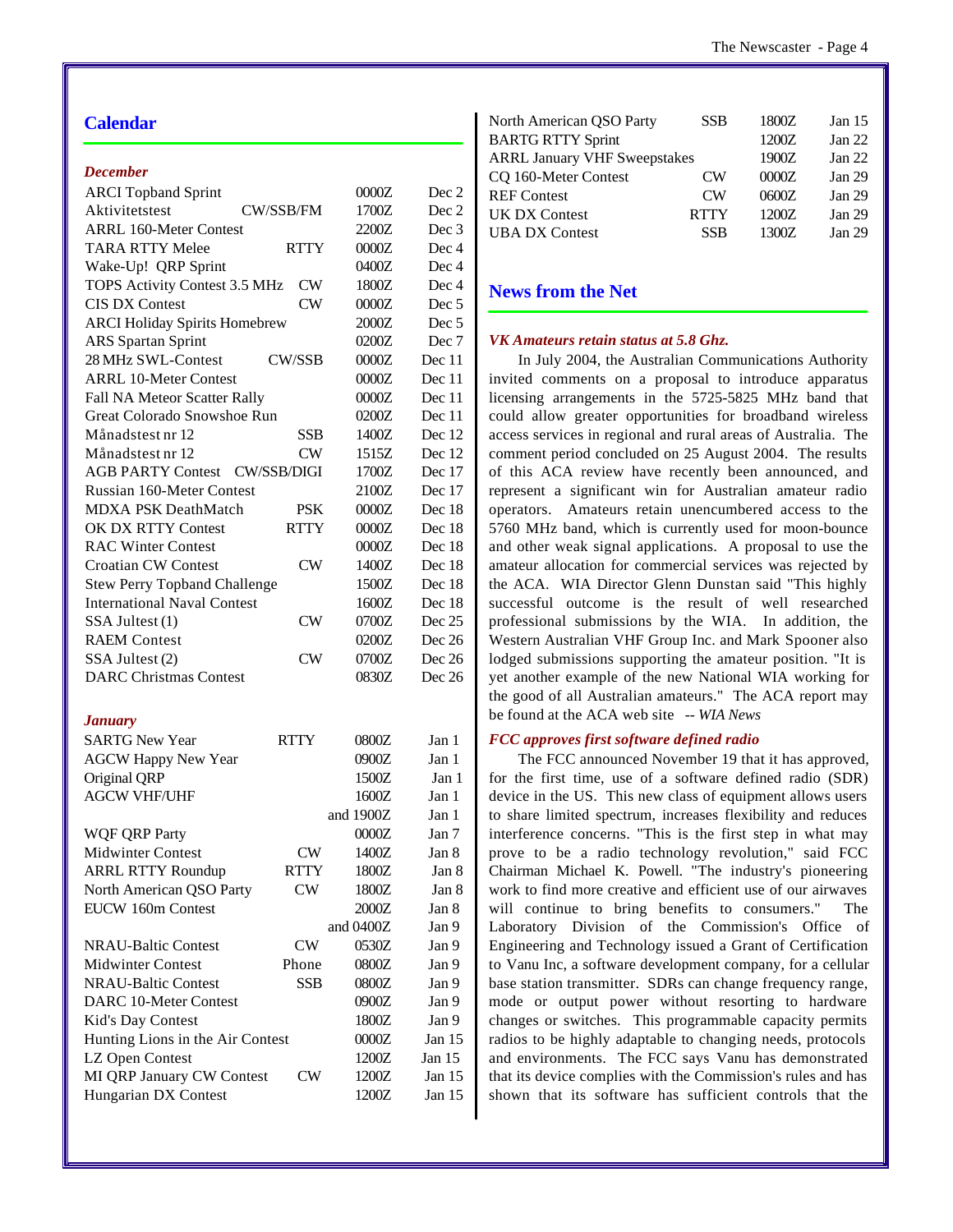device cannot be modified to operate outside its Commission-approved parameters. An FCC rule making proceeding, ET Docket 03-108, is pending to further streamline SDR requirements, and the Commission is working with each applicant on a case-by-case basis to facilitate compliance with current rules. The ARRL has told the FCC that Amateur Radio "is a fertile testing ground" for SDR technology and that the technology would be especially valuable to facilitate disaster communications *-- ARRL*

#### *Changes Announced to Advanced Licence Exam*

Following discussions between the RSGB and Ofcom, changes will be made in the Advanced Radio Communications Examination, the examination that qualifies amateurs for the Full licence. The changes have been made following the current pilot scheme, which has been in effect since the exam's introduction in February 2004. To bring it into line with current educational practice, a Formula Sheet will be included in the exam material. This will allow candidates to concentrate on the concepts required, rather than having to memorize equations. In addition, the number of questions will be reduced to 62 from the current 68, to shift the emphasis more towards operating rather than electronic theory. The changes will come into effect from the beginning of 2005.

RSGB Board member Ed Taylor, G3SQX, said, "We proposed some amendments in the operation of the Advanced exam, following comments that the new exam was more technical than the old RAE. Ofcom agreed, and we are pleased that a way was found to implement changes without reducing the rigour of the system." *-- RSGB*

## *ZR licenses to get HF access*

As we reported in the last SARL bulletin, the Department of Communications has given us a written undertaking that the new Radio Regulations will be gazetted in the next couple of weeks. When the new regulations take effect, the holders of ZR licenses will for the first time have operating privileges on the amateur HF bands. The band segments on which ZR licensees may operate under the new regulations are:

- 1.810 1.850 MHz in the 160m band
- 3.500 3.800 MHz in the 80m band
- 7.000 7.100 MHz in the 40m band

14.070 - 14.099 MHz and 14.225 - 14.350 MHz in the 20m band 21.080 - 21.120 MHz and 21.300 - 21.450 MHz in the 15m band 28.050 - 28.150 MHz and 28.300 - 28.500 MHz in the 10m band In all cases the maximum permitted power is 100 Watts PEP.

When the new regulations take effect, the HF frequency allocations for ZU licenses will also change so they are identical with the ZR allocations on the 160, 80, 40 and 10m bands. ZU licensees will be permitted to use SSB on all these bands. The frequencies applicable to ZU licenses are:

> 1.810 - 1.850 MHz in the 160m band 3.500 - 3.800 MHz in the 80m band 7.000 - 7.100 MHz in the 40m band 28.050 - 28.150 MHz and 28.300 - 28.500 MHz in the 10m band

The maximum permitted power for ZU licensees remains 20 watts PEP. ZS licensees will retain all current frequency allocations, with a maximum power of 400 watts. The new regulations also introduce a new process for ZR and ZU license holder wishing to upgrade to a ZS license. In terms of the regulations, the SARL may prescribe assessments for the ZS license. A candidate wishing to obtain a ZS license must pass any one of the assessments. The assessments prescribed to date are:

1. Confirmed contacts with 100 different stations using any combination of bands or modes. Only simplex contacts, and contacts through earth-orbiting satellites, will count. Contacts through repeaters will not count.

2. The construction of a working direct-conversion or super heterodyne radio receiver, or a crystal-controlled radio transmitter with an output power of at least 1 watt.

3. The completion of at least 50 hours of public service or emergency communications in sports communications, disaster preparedness exercises, actual disasters and educational events.

4. Obtaining a professional tertiary qualification in electronics or radio.

5. Passing a Morse code test at 5 w.p.m.

## *New Treasurer for RAC*

The RAC Board of Directors is pleased to announce that Ken Pulfer VE3PU has been appointed to the position of Treasurer, to complete the unexpired term of Eric Ferguson VE3CR who resigned recently. Ken has served as Treasurer in the past, and brings a wealth of experience to the table. *-- RAC*

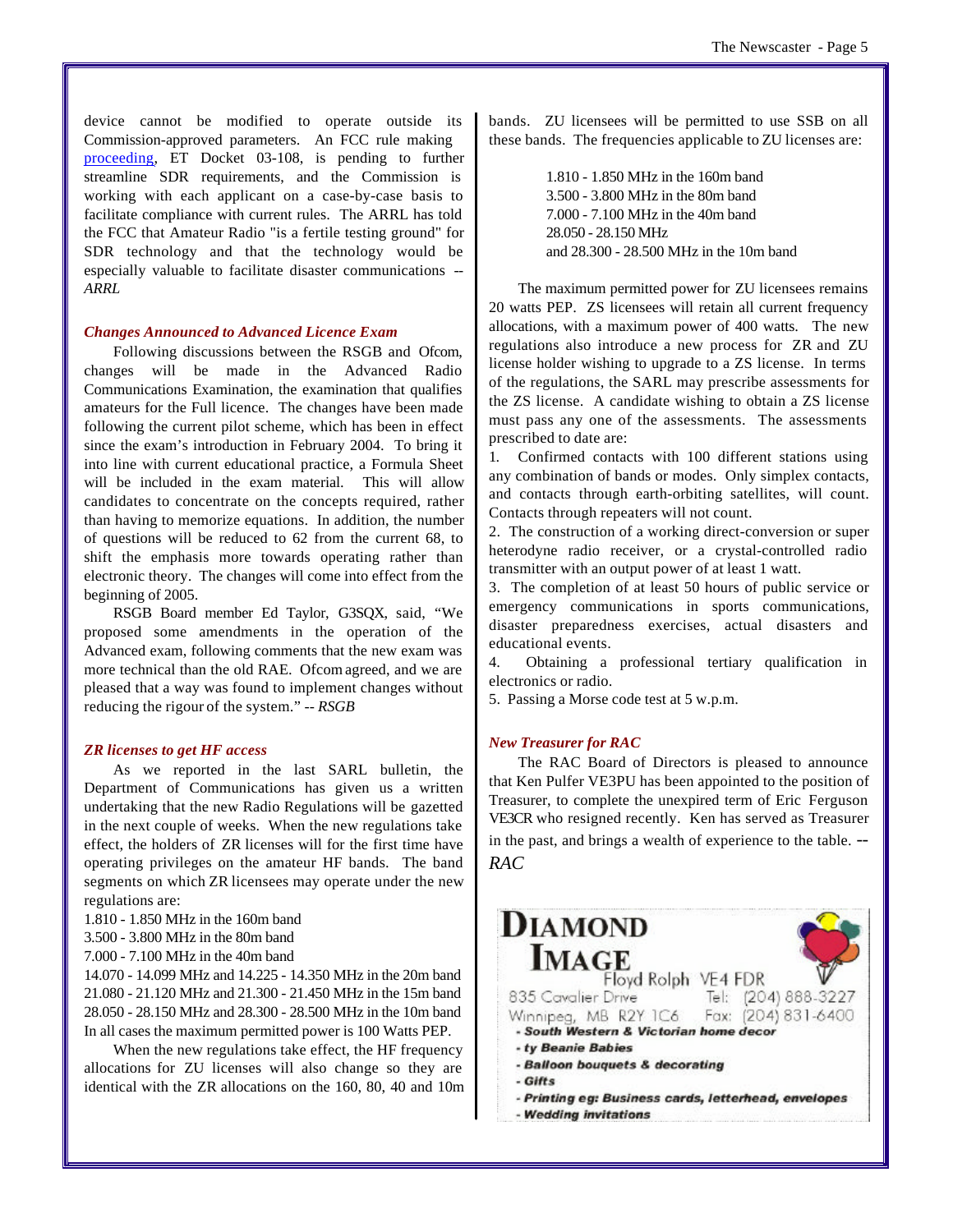## **The Satellite Beacon By Emily Clarke, W0EEC – VP of Project OSCAR**



## *Amateur Radio and the ISS*

One of the most important additions

to amateur radio satellites has been the addition of amateur radio equipment on the International Space Station. The amateur radio equipment on the ISS allows the astronauts and cosmonauts to conduct QSOs with schools around the world, other hams, and when not in use it provides services that all hams can use. Because it is in an environment unlike other satellites (pressurized, temperature controlled) the ISS is using the same type of radio equipment many hams use on earth! With it's huge solar panels, the ISS is also not strapped for power like most amateur radio satellites, so hearing the ISS is as easy as listening to a local repeater.

#### *How the ISS Communicates*

The ISS is using a Kenwood TH-D700 and usually operates at a power of 10 watts, which is almost 20 times the power of AO-51 in low power and 5 times AO-51 in high power. With this much power, the average HT is able to hear the ISS without any modifications or upgraded antennas.

Since the TH-D700 has a built in TNC, it can operate as a APRS digipeater while in packet mode (the most used configuration), or it can be used by the astronauts and cosmonauts as a voice transceiver. Additionally the TH-D700 can operate as a cross band repeater! This means that it can also be used much like a terrestrial repeater and other amateur satellites. \

#### *Listening to the ISS*

To listen to the ISS you simply have to tune to the transmit frequency that the ISS is using. The worldwide frequency for this is 145.800 MHz. If the ISS is in packet mode, you will hear packet/APRS signals similar to what you would hear on the APRS frequency (144.390 MHz). However, don't be surprised if you hear an astronaut or cosmonaut talking to school children or even other hams. If the American astronaut is having a QSO they will use the callsign NA1SS. If the Russian cosmonaut is having a QSO, the callsign will be RS0ISS. If you hear hams having QSOs with each other it indicates that the ISS is in voice repeat mode and open for hams around the world to use the ISS as a repeater.

## *Using the ISS for APRS*

Using the ISS for APRS is very easy – you simply use the digipath "UNPROTO VIA ARISS" and the ISS will digipeat your APRS packets. You will need to receive on 145.800 and transmit on 437.800 MHz. If you are successful,

you will see your packets repeated by visiting the ISS APRS website: <http://www.findu.com/cgi-bin/ariss/index.cgi>

## *Using the ISS Voice Repeater*

Using the ISS voice repeater is a little more difficult. If the ISS is in voice repeat mode, you will have to receive on 145.800 and transmit on 437.800 MHz (there is no PL tone required). However, because of Doppler shift, you will need to start to tune your transmitter about 5 KHz below the center frequency when the ISS is approaching, and tune to about 5 kHz above the center frequency after it passes overhead. This is very critical if you expect to be heard. It's also tricky – unless you are working full-duplex you will not be able to tell if you are making it through the repeater.

#### *ISS QSL Cards*

If you are lucky enough to log a QSO with one of the astronauts you will qualify for an ISS QSL card. Refer to the ISS website for QSL and other information at:

<http://www.rac.ca/ariss/>

## **CARAB October 2004 Report RAC Midwest Director Bj Madsen, VE4FX**

The pre-CARAB meeting was held on Wednesday, October 27 with the full meeting with Industry Canada being held on the following day. Industry Canada is not moving with speed or urgency on any of the items that are so near and dear to the hearts of Canadian Amateur Radio operators, but they are moving - slowly - with the constant prodding received from RAC Vice President of Regulatory Affairs, Jim Dean (VE3IQ). The primary items which were discussed were:

#### *1. BPL*

- (Broadcast over Power Lines) is an issue of considerable interest to Industry Canada. Trials are still taking place at Sault St. Marie and the Ramada Inn in Cornwall has been doing in-house trials on a system within their building. Industry Canada will be moving to the public input process early in 2005, through the Gazette process, soliciting input on BPL from the public.

#### *2. Tower Consultation*

- Professor Townsend's report is being finalized (he received over 1000 responses) and should be available early in 2005. Industry Canada's best advice on Amateur towers continues to be that hams should establish a positive dialogue with their community before erecting towers. This translates to mean that IC is not anxious to be called in to settle disputes.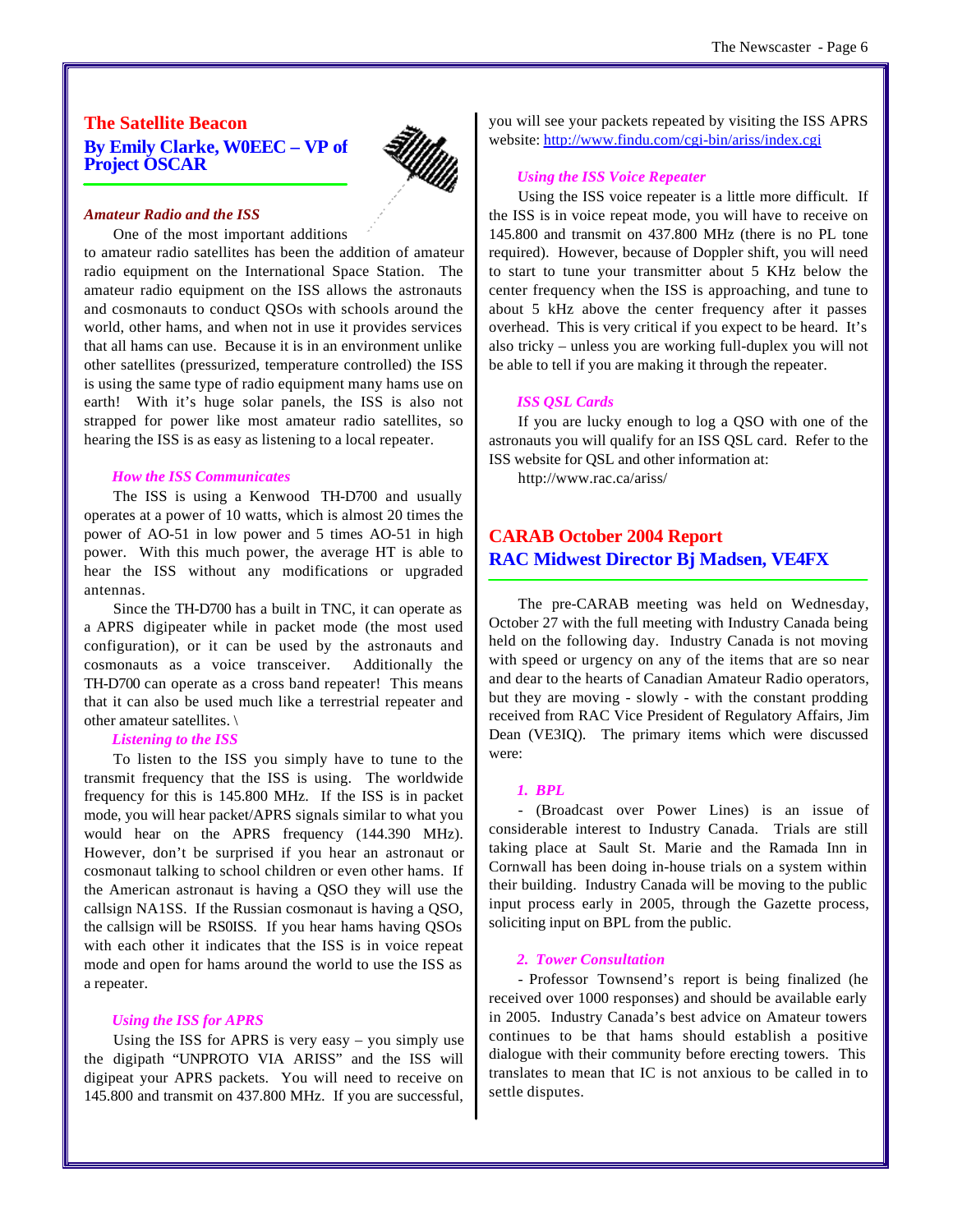## *3. Reciprocal Operating Agreements*

- Industry Canada will be suggesting that Canada should be willing to allow short term (up to one year) operation by foreign hams on the strength of their own license. Beyond that, foreign hams should obtain Canadian certification (write the exam). It is hoped that other countries will then undertake to treat visiting Canadians in the same fashion.

Unanswered - what to do about Foundation Licensees from Great Britain, as there is no comparable license in Canada. Should they have some sort of operating permission when operating in Canada?

## *4. Morse Code Proposal*

 - The Gazette period generated about 150 responses, which will be tabulated and summarized during the next two weeks. This summary will appear on the IC WEB site. Then, a decision will be made by Industry Canada on what direction to take. Much of it seems to hinge on whether changes will require regulatory changes, as this process is very long and tedious. The worst-case scenario in terms of time frame for a decision will be next summer. Maybe it will happen sooner. In the meantime, examination pass marks remain at 60%, the existing exam will be used and hams who wish to have access to HF are advised to obtain their 5 wpm Morse certification.

- **E** Will the Morse requirement be dropped? Probably.
- **E** Will the exam pass mark be increased? Probably.
- **E** Will the exam question bank change (soon)? Probably not.
- **E** Will Morse proficiency continue to be an avenue to HF access, even though it is no longer required? Probably.

#### *5. Callsign Proposal*

- The 2X4 callsigns will, in all likelihood, be treated like special event callsigns, available for defined short periods only, not as permanent allocations. The Industry Canada database is not configured to record permanent 2X4 callsigns.

## *6. Designated Examiners*

- are reminded that they have to renew their status every two years and that they must be using the current exam generator, as available from the Industry Canada WEB site. I will be calling the examiners in VE4 & VE5 in the near future for a brief chat.

## **RAC News**

## **From Director Bj Madsen, VE4FX**

There are a couple of major items coming out of RAC, on which you will be receiving more, detailed information.

## *The good:*

RAC has obtained insurance coverage, from a firm by the name of AXA which has insured Quebec Amateurs for many years. This insurance will provide \$5 000 000 in liability coverage for RAC members and for qualified Amateur Radio Clubs. The insurance is a benefit of membership, not an extra cost item, for RAC members. It evidently meets the requirements of the CBC for repeater hosting on transmission towers. It will make it unnecessary, for participating clubs, to have (expensive) liability insurance for repeater installations, public events, etc, etc. This could be a significant saving for clubs. The participating clubs will have to be incorporated for this to work. Otherwise, the club members will carry the liability personally. (And, if RAC members, have their own \$5M liability coverage, of course)

## *The inevitable:*

RAC has been forced to change the membership fee structure, to become effective with the coming of the new year. The new fee structure will be:

| Membership in RAC (no TCA)                 | \$44.95 |
|--------------------------------------------|---------|
| Subscription to TCA (no membership in RAC) | \$44.95 |
| Both membership and TCA                    | \$49.95 |

This change was required by Heritage Canada in order to continue RAC's qualification for favourable mailing treatment, which is a significant budget factor. The old membership cost of \$39.95 has been in effect, unchanged, for many years. If RAC had continued with this structure, the Heritage Canada benefit would have been lost. For the past few years, it has NOT covered the actual cost of membership, and had to be augmented by sales of merchandise and books to cover RAC's operating costs. Certainly, the benefit derived from the liability insurance will, by itself, more than offset the increase in membership fee



## **RAC Winter Contest**

Don't forget about the RAC Winter Contest on December 18th. Check this document for rules <http://www.rac.ca/downloads/canw> in2004.pd Also check with Adam VE4SN about using the VE4RAC or VA4RAC callsign. Help to Promote our callsign area Good Luck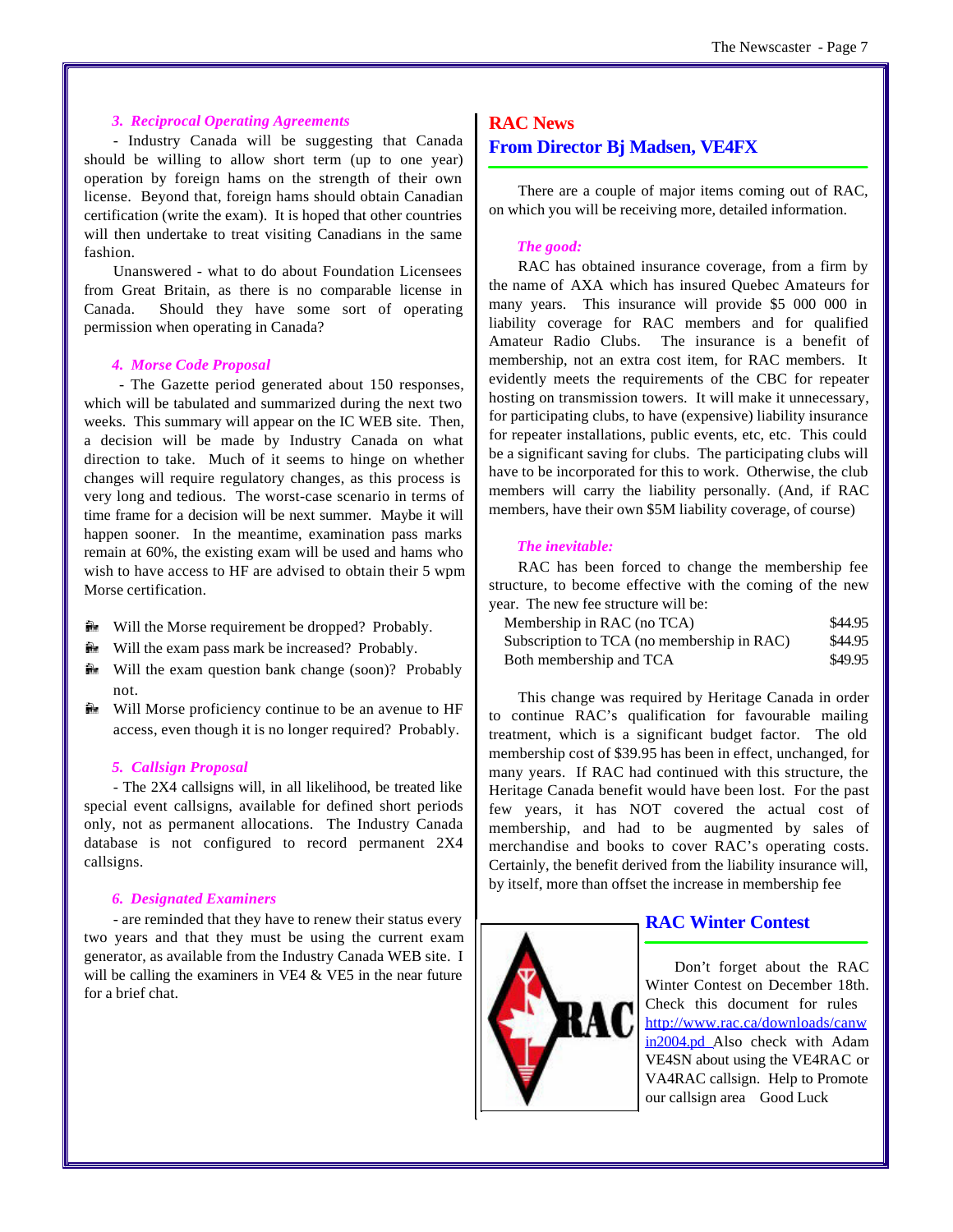*The following article was asked to be printed in last months newscaster - but arrive to late for publication. The original version was very blatant and involved names and was an attack on certain Ham's in our community. This version is only slightly better. The executive of WARC was asked about printing it, and it was felt that if not printed then it would cause more problems. As Editor of the newscaster, I really do not want to start an editorial page, I prefer to keep the newscaster as an information tool, not a place to air one's laundry.* 

## **Last Kick at the Can. By Bob, VE4ZAP**

In light of rumours and people who think they know what's what, I set the record straight. What I hear on the air, I find truly amazing. I've been called "Dictator" and "Someone who can't take honest criticism" and everything in between, as well as, "I've moved away from Wpg", "My Father needs me or is sick" and "I'm working two jobs now and don't have time". Only two people have contacted me to find out why. "Thank You All" to the rest.

I took my position on the board seriously and was always thinking about and looking for ways to make this club better. Such as getting another club to work with us (IRLP) so members could enjoy more out of radio and have something to be proud of, something that was ours. Fund raising by selling Blue Books, something the club hadn't done in a long time. As well as other stuff like volunteering for events so the club had a member of the board to represent it, making net announcements and getting on the air, talking to and asking others what do you want? I represented the club. I did my job. Others didn't.

The Flea market was a 1-2-3 punch and reconfirms how much this community can't cooperate. Not to worry it's always been like this and will be long after I'm dust.

1- I ran into that dreaded "It's always been done this way and there is no room for improvement so toe the line or else" attitude. It started after the Spring market when I said "If this event keeps growing, we'll have to find a bigger place". This person didn't like that and told me if the market moves, I can find someone else to do "THEIR" thing. Gee, I thought it was "OUR" thing. Folk's, you wouldn't believe the flak I got for trying to move a table a bit over. This from a person who made a kit for the market and heaven forbid that someone deviate from the same old tired formula, and have the same old market and the same old food. This was why I took on the job because it wasn't working. I was badgered on the phone more than once about stepping out of line and thinking how to make this better. This person

told me that "They" do the most work and "They" bring in the money for the club and that "They" know how it's done. I was shocked. Fine, I agree about the money, but the other volunteers are "JUST" as important too! I also put a lot of time and effort into the market seeing as it was my job as a executive. So I leave it to this person to run the market because "They" know it all and do a fine job with it. After all, the two I held had record numbers attending, 300 and 305 respectfully with record sales to boot too. As well as ARES making record funds for their cause. Not the usual 190 to 230 for a crowd. Gosh, what did I know? I was doing it all wrong.

2- A example of how the community doesn't work together... a club, who through bad timing, bad judgment or lack of insight, held a sale the weekend before the WARC event. A fellow named Dan use to do this and people were madder than hell and up in arms. I guess things have changed. Intentional or not, this doesn't sit well with me.

3- Should of known better, no excuse... a prominent net controller from MRS, who flogged and made very elaborate announcements for another group which for the most, are not radio operators, who were having a market the same day as the WARC event and at the end, basically added, oh and by the way if you have time, come to the WARC market. The event he was promoting is the same old nothing junk sale that use to be at the CBC parking lot. Which for the most part, offered crud, and I mean real crud,

So with the above as well as other things, I knew I was fighting a losing battle. People just don't want to get it together. So I wash my hands of it. Some things will never change with Wpg's radio community. It's been like this forever. If you don't believe me, ask someone who knows the history. Prove me wrong. You might learn something.

I left the exec for the following reason... "THINGS ARE NOT BEING DONE, PERIOD"! From the smallest, such as a Thank You card sent to Rosi, VE4YYL, for looking after folding and mailing the newsletter for approximately a year or so. Asked 3 times. Has it been done yet? Who knows. To a little bigger... I put forth that WARC give Aruni, VE4WMK, a one year membership in CLARA for her outstanding work with going from no ticket to full ticket in one year. This was brought up in March or April and was voted upon at the May exec meeting and passed. Presentation was to be at the June meeting. Only two people have signing power for the club and neither followed up on this small gestor. I want to know, "What the HELL happened here"? Guess it wasn't important enough to honour one of our own. Let's move forward to "FOR SHAME", where a prize for MARM was "NOT" given. This was discussed in June and is in the exec minutes. Wonder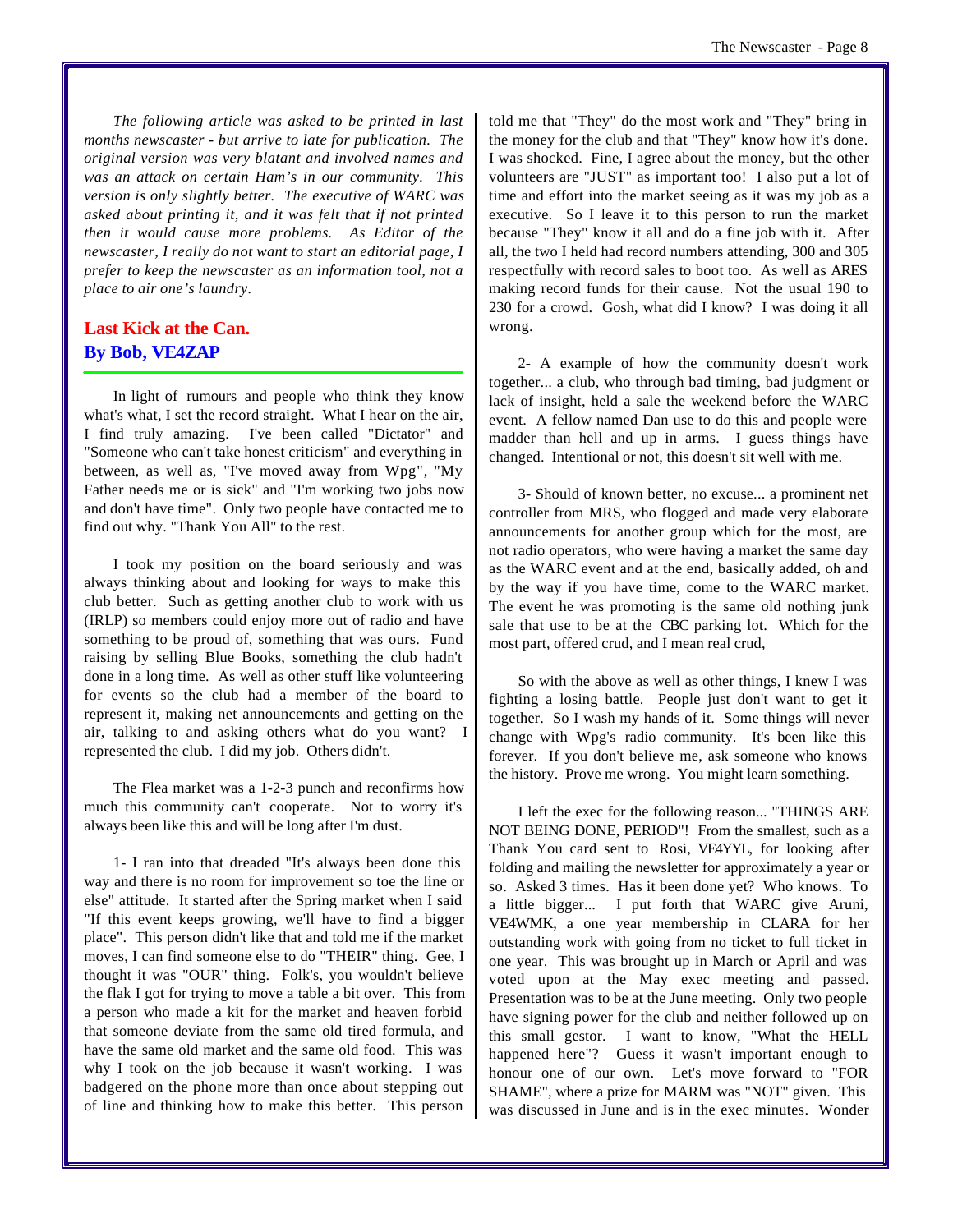how Dave, VE4XN felt seeing as he is a long time supporter of this club. To the largest, the IRLP node. This had dragged out for 7 looong months and still was nowhere near finished when I handed it to John. This was brought up in Feb., was okayed in April, the computer package was suppose to be ordered in May, then June, July and August, and finally got here at the beginning of Sept. It takes approx. 2-3 weeks to be sent. There was a problem with getting the DSL connect ordered also. Most nodes are put up in 3 days to 3 weeks providing someone does their job and orders the hard and software when they were suppose to. The node should of been on the air by the end of August at the very latest. This is one of the things the exec of MRS said would happen and we, the exec of WARC gave our word that it wouldn't be like that. Apparently our word means nothing. No wonder members don't care what happens or bother to get involved when the exec is not a tight working group. The things people don't know. Just a few examples of a long frustrating year on the board. I have to ask my ex fellow execs this question, "Why are you on the board"? Is it because no one else would do it and your just putting in time or do you want to be a driving force and turn this club around? Your suppose to be leaders. People are counting on you. I put it to you to really think about what you are doing and why. If you can't find a good reason and are not ready to do the job you said you would, then step down and let someone who has the drive and the spirit of radio take over. After all, this is what is really needed. People to take command and move this club into the future if it's to survive and not do it because no one else would. And if no one steps forward, then maybe the people have spoken and it's time to let this club go the way of the dinosaur instead of wasting time and gas.

I withdrew my by-law motion because what's the point of keeping people in office when squat is happening. Why extend it? Even a year is too long for what's "NOT" being done.

Which brings me to why I quit the club. I want more out of radio than to belong to a group that is happy with the same old thing forever and a day. The same old thing on the same month of any given year. The same old Flea market, the same old Field day in the same old place. The same old same old. This club use to do stuff and get involved but someone turned it into a "TEA CLUB" not that many years ago and its not been the same ever since. Membership is down, meeting attendance is down and Involvement is down. Over the years, it's been slipping away. The fact is... It's boring! Sorry but I want to belong to a group that gets excited about and has a passion for "RADIO" and everything it means. People who feel the "MAGIC" and can't get enough of it. People who believe it's a way of life, not just a hobby. People who dare. For me, this club doesn't offer what I want out of Amateur Radio. So I'll continue looking. Until I find this mythical group, I'll just go back to being a independent radio operator. Been doing it going on 35 years and I do just fine. I want to "DO" things folks, I want "EXCITEMENT", I want to "LIVE", "EAT" and

"BREATH" radio, "I WANT TO RF TILL I DIE!!!", ...Tea, Ladies, won't do.

And so I move on. To some, my call might be mud and I let the club down. Funny, I see it the other way around. This is not sour grapes, just frustration, futility and disappointment. But believe what you want. I don't hold it against you. I'll survive. I have soap and water and I'll continue to do radio the way it was meant to be done... from the Heart!

Good luck. That is all. VE4ZAP... OUT.



## The Blue Book 2004

 edition has been released. As there may not be many more Blue books printed it is important that your info in the book is correct ?? Do you know of any changes or missing info for any other hams? Depending on the updates received will indicate if another book is ever published again.

Please call Bill at 204-482-3402 and he will make the changes or you can email myself ve4hay@rac.ca and I will send to Bill for you.

If you have not picked up you copy of the MB Blue Book, please ask any executive member of WARC who will be happy to tell you how to get a copy.